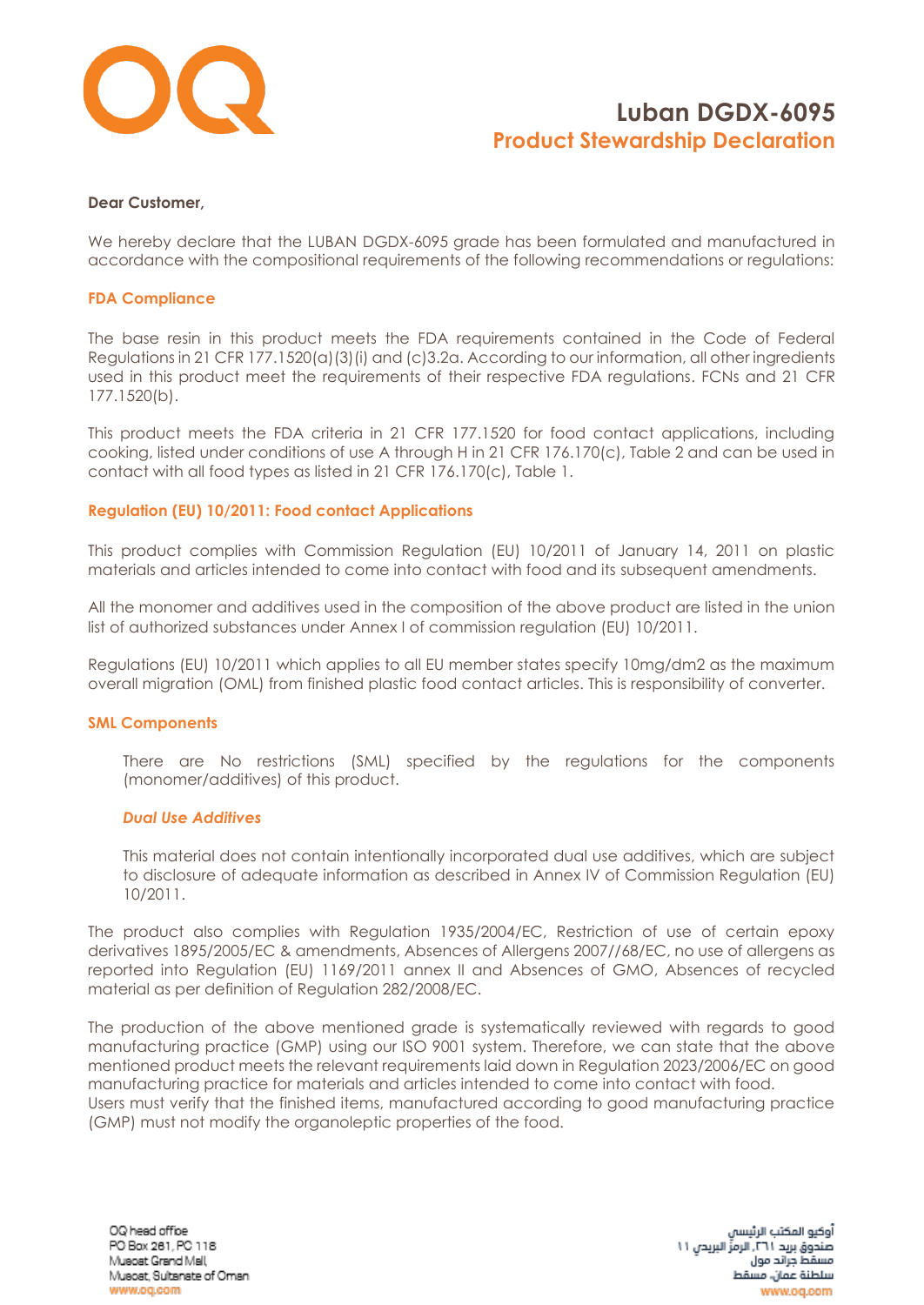

This product could potentially contain Non Intentional Added Substances (NIAS), which required to be evaluated using recognized risk assessment method.

### **Regulation (EC) 1223/2009: Cosmetic Products**

The EU regulation (EC) 1223/2009 applies to cosmetic products and it does not apply to the polymer resins. However, we confirm that any of the substances listed in the Annex II of the regulation 1223/2009/EC is not used in the manufacture or formulation of this product. However, this product has not been tested for these chemical substances.

### **REACH (Regulation EC 1907/2006)**

OQ certifies that all components used in the formulation of this product do not contain, nor are they knowingly produced with any substances listed on Annex XVII to Regulation (EC) No 1907/2006 of the European Parliament and of the Council concerning the Registration, Evaluation, Authorisation and Restriction of Chemicals (REACH) and its amendments.

## *Substance of Very High Concerns (SVHC):*

ECHA has so far identified certain chemical substances as the substances of Very High Concerns (SVHC) updated as of 17th January 2022. These substances are mentioned in the following link:

### <https://echa.europa.eu/candidate-list-table>

We confirm that these substance of Very High Concerns (SVHC) are not added intentionally during manufacturing process of this product.

### *REACH Registration Status:*

Polymers are generally exempted from the provisions on registration of Title II of REACH (Article 2(9)). However, the constituents of these polymers fall under the regulation of REACH. Therefore, all relevant substances like monomers and polymer additives were pre-registered and will eventually be registered under REACH. For the relevant substances in OQ polymers products, an Only Representative (OR) in accordance with the European Union legislation REACH (Registration, Evaluation, Authorisation and Restriction of Chemicals) was appointed.

### **Country Chemical Invention status:**

*(Listed on inventory or not listed on inventory/Compliance):*

- **United States:** Toxic Substances Control Act Inventory (TSCA); Listed, Exempt from reporting under the Inventory Update Rule.
- **Canada:** Domestic Substances List (DSL), Non Domestic Substance List (NDSL); the substance is specified on the DSL.
- **Europe:** European Inventory of Existing Commercial Chemical Substances (EINECS or ELINCS); ELINCS are not effective anymore after REACH came in force. Under REACH all polymers are exempt from registration and evaluation.
- **Australia:** Australian Inventory of Chemical Substances (AICS); listed.
- **Korea:** Korean Existing Chemical List (ECL); Korea-Reach is in force and polymers are exempt from registration.

OQ head office PO Box 261, PC 118 Muscat Grand Mall, Muscat, Sultanate of Oman www.og.com

أوكيو المكتب الرئيسا صندوق بريد ٢٦١. الرمزِّ البريدن ١١ مسقط جراتد مول سلطنة عمان، مسقط www.oq.com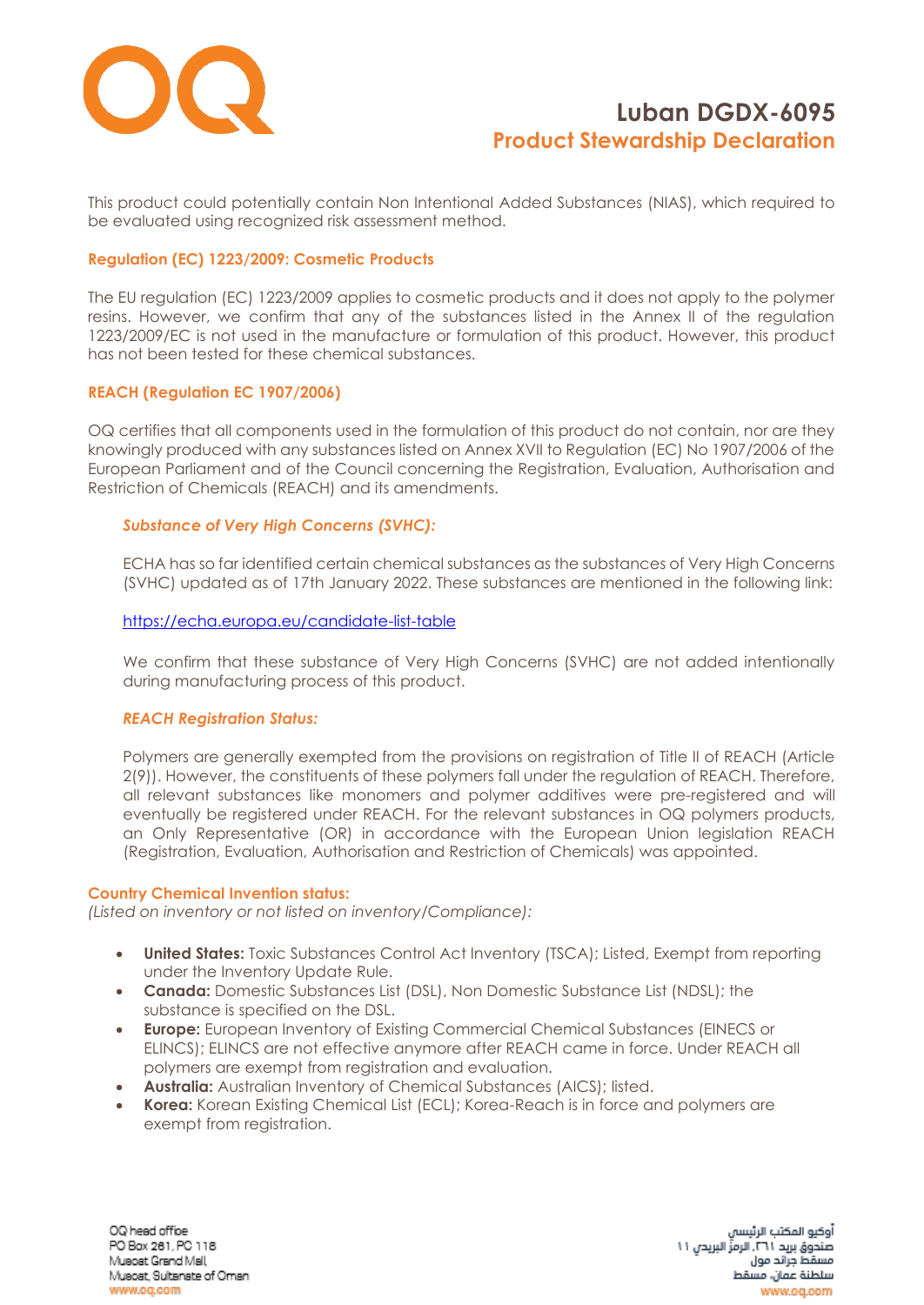

- **Japan:** Japanese Existing and New Chemical Substances (ENCS); listed. The draft Positive List (PL) published by MHLW (base polymers: plastics & additives) and its subsequent amendments; listed.
- **Philippines:** Philippines Inventory of Chemicals and Chemical Substances (PICCS); listed.
- **China:**
	- ✓ Inventory of Existing Chemical Substances Manufactured or Imported in China (IECSC); listed.
	- ✓ GB 9685-2016 "National Standard of Food Safety: on uses of additives in Food Contact Materials and their products"; compliant.
	- ✓ GB 31603-2015 "National Food Safety Standard General Hygienic Practice for Production of Food Contact Materials and Its Products"; compliant.
	- ✓ GB 4806.1-2016 "National Standard of Food Safety: General safety requirements on Food Contact Materials and their products"; compliant.
	- ✓ GB 4806.6-2016 "National Food Safety Standard Plastic Resin for Food Contact"; listed.

The monomers and additives used on the formulation of this product are listed in the above regulations' positive lists including no specific migration limit (SML).

- **New Zealand:** New Zealand Inventory of Chemicals (NZIoC); listed.
- **Switzerland:** Swiss Federal Department of Home Affairs (FDHA) "Annex 10 of the Ordinance of the FDHA on materials and articles intended to come into contact with foodstuffs" listed under Table 1, column 5 (IV), additive (without additives used in the production of colourants and pigments (AD) as of 1st December 2020.
- **MERCOSUR** (Argentina, Brazil, Uruguay, Paraguay, Venezuela and Bolivia) This product meets the requirements of following regulations:
	- $\checkmark$  GMC Resolution No. 03/1992 of April 1st 1992, which "establishes the general criteria and classification of materials for packaging and equipment in contact with food"
	- ✓ GMC Resolution No. 02/2012 of April 19th 2012 which provides a "positive list of monomers, other starting substances and polymers authorized for the manufacture of plastic packaging and equipment that come into contact with food"
	- ✓ GMC Resolution No. 39/2019 of July 15th 2019, which provides the "Technical Regulation on the positive list of additives for plastic materials and polymeric coatings intended to contact food".

This product does not contain monomers and/or addictive with SML and/or Total Specific Migration Limit (SML(T)) and/or QMA (residual content per food contact area). In order to guarantee the compliance with the above Resolutions, the end plastic product must be analyzed by the manufacturer concerning total migration limit and such limit must be less than 50 mg/kg or 8 mg/dm².

## **ROHS Directive 2011/65/EU**

The product complies with RoHS Directive 2011/65/EU and the substances mentioned in the directive are not intentionally introduced and are not related to the manufacturing process of the product.

### **Medical**

### *European Pharmacopeia (EP)*

This product does not meet the EP requirements for 3.1.3, Polyolefins - 7th Edition of European Pharmacopeia.

OQ head office PO Box 261, PC 118 Muscat Grand Mall, Muscat, Sultanate of Oman www.oq.com

أوكيو المكتب الرئيسا صندوق بريد ٢٦١. الرمزِّ البريدن ١١ مسقط جراتد مول سلطنة عمان، مسقط www.oq.com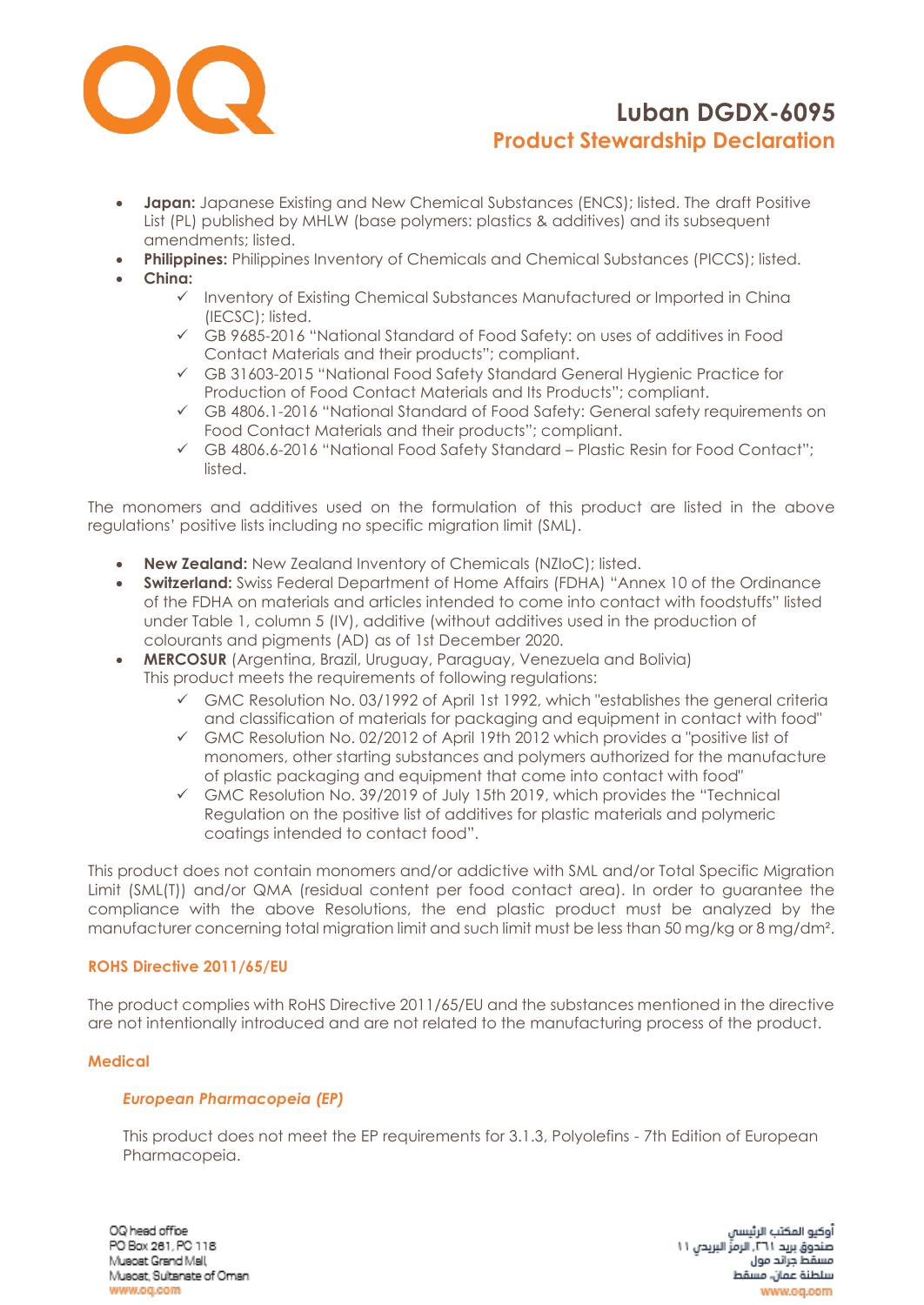

## *USP Class VI*

This product has not been tested for USP Class VI.

### **Directive 94/62/EC and the regulation of the Coalition of Northeastern Governors (CONEG) of the USA on packaging and packing waste**

The product meets the requirement of CONEG and Directive 94/62/EC and its amendments (2005/20/EC and 2013/2/EU) in force. Cadmium, chromium (VI), lead and mercury are not used in the manufacture of or in the formulation of this product. This product meets the year 2001 requirements of less than 100ppm for total incidental Cadmium, chromium (VI), lead and mercury. In addition, the product has the potential to be recycled according to these requirements.

#### **TSE/BSE Statement**

The derived from animal sources are not intentionally used in this product recipe. Our additive supplier confirmed that the blended polymer additives used for this product are synthetic derivatives of vegetable based materials and minerals, and are free of any animal basis materials.

#### **Halal & Kosher Certification**

This product is not certified for Halal and Kosher.

#### **Phthalates Compliance**

The product complies with Regulation (EU) 10/2011/EC. Plasticizers such as phthalates are not used in the manufacture of or the formulation of this product. However, trace of phthalate as minor component of the catalyst system (a "Technical Support Agent") could be used to manufacture this product. This is typical of polyethylene resins produced with high mileage catalysts. Historical testing with food stimulants demonstrated residual phthalates found to be less than 0.3 ppm, which is the detection limit of the analytical method used.

### **Declaration on California Proposition 65**

The monomer and additives incorporated comply with California Proposition 65 (updated on 31 December 2021). The product represents 'no significant risk' for cancer to the people of California. The product contains no substances known to the State of California to cause reproductive toxicity at a level of exposure subject to the requirements of Propositions 65.

#### **Switzerland VOC Declaration**

This product contains less than 3% VOC's of the substances in the positive lists of the Switzerland Regulations "VOC-LENKUNGSABGABE."

### **Absence of Substances and Chemicals**

We do not intend to use the Substances/Chemicals listed below in our product recipe:

• 2-Ethylhexylhexanoic acid

OQ head office PO Box 261, PC 118 Muscat Grand Mall, Muscat, Sultanate of Oman www.og.com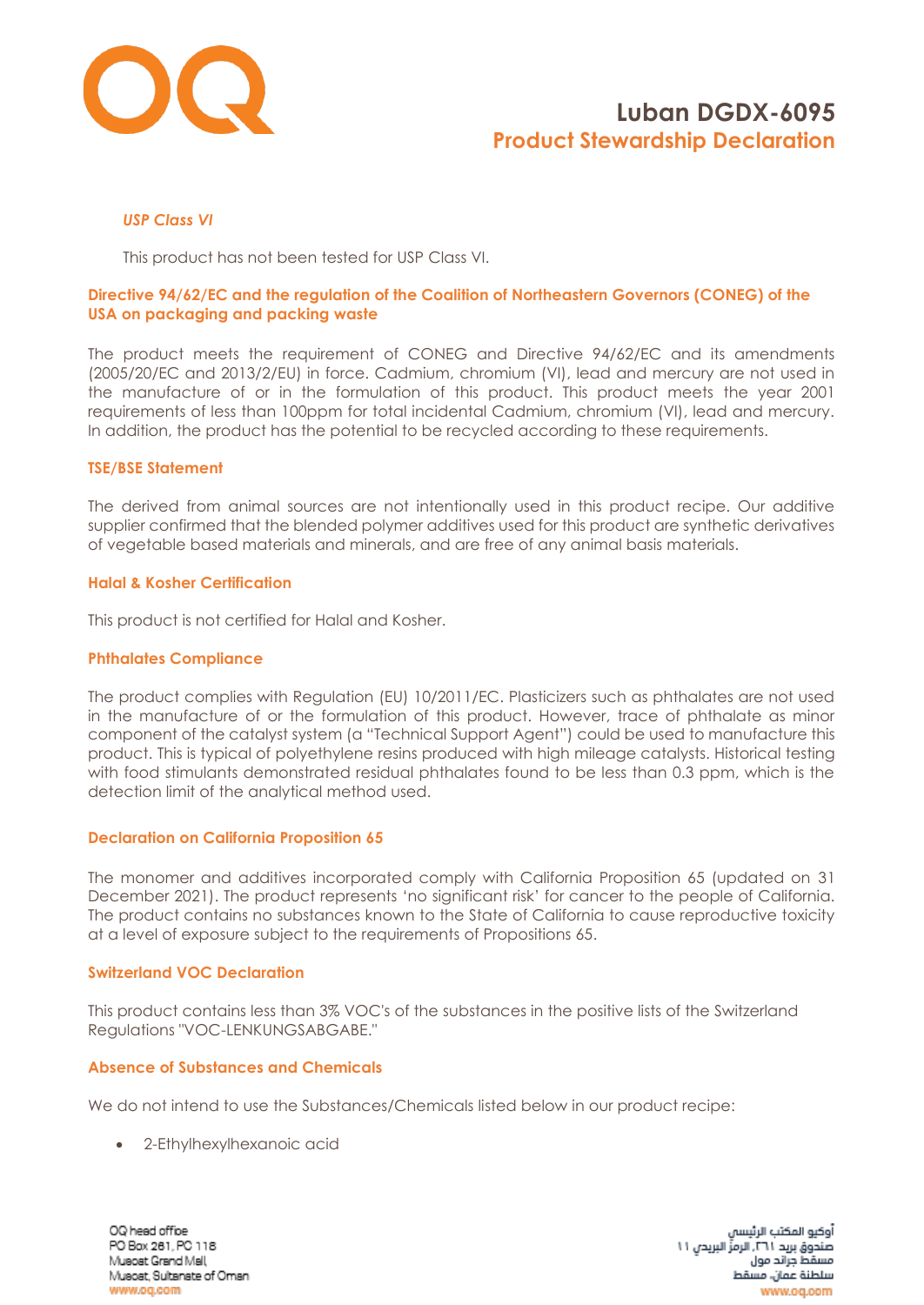

- Acetylacetone
- Acrylamide
- Aromatic amines
- Asbestos
- Azo pigments
- Benzo[a]pyrene
- Benzophenone, hydroxybenzophenone and 4-methylbenzophenone
- Benzotriazole
- Biocides
- Bisphenol-A, F, S
- Brominated flame retardants
- Butylated hydroxytoluene (BHT)
- CFC's
- Chlorinated paraffins
- CMR substances class 1A and 1B (Carcinogens, Mutagens and toxic for reproduction) according with Regulation CLP (1272/2008)
- Cyanides
- Dimethylfumarate
- Dioxins and furans
- Engineered nanomaterials
- Epoxidised Soya Bean Oil (ESBO)
- Epoxyderivates (BADGE, BFDGE or NOGE)
- Formaldehyde
- Genetic modified organisms (GMO)
- Glycolethers
- [Isopropylthioxanthone](https://www.google.com/search?rlz=1C1CHBF_enAE772AE772&q=Isopropylthioxanthone+(ITX)&spell=1&sa=X&ved=0ahUKEwjZgv6l6_fZAhWOblAKHQZfCSMQkeECCCIoAA) (ITX)
- Latex
- Melamine
- Mineral Oil Saturated Hydrocarbons (MOSH) and Mineral Oil Aromatic Hydrocarbons (MOAH) or any form of Oligomers.
- Nonylphenol and its derivatives
- Organo-tin compounds as tributyl-tin (TBT), dibutyl-tin (DBT), monobutyl-tin (MBT)
- Ozone depleting substances according to the Montreal protocol
- PBB or PBDE
- PBT/PCB
- PCP/PCN
- Perfluorooctane sulfonate (PFOS)
- Perfluorooctanoic acid (PFOA)
- Pesticides
- Polycyclic aromatic hydrocarbons (PAH)
- Radioactive substances
- Recycled materials
- Semicarbazide
- Sesame seeds or Wheat
- Substances with possible allergic properties such as Cereals, Crustaceans, Eggs, Milk, Nuts, ..etc.
- The heavy metals cadmium, mercury, lead or hexavalent chromium
- Triclosan (2,4,4'-trichloro-2'-hydroxydiphenyl ether) (CAS 3380-34-5)
- Vinyl chloride monomer (VCM) and its polymers or copolymers (PVC, PVDC, …)

OQ head office PO Box 261, PC 118 Muscat Grand Mall, Muscat, Sultanate of Oman www.oq.com